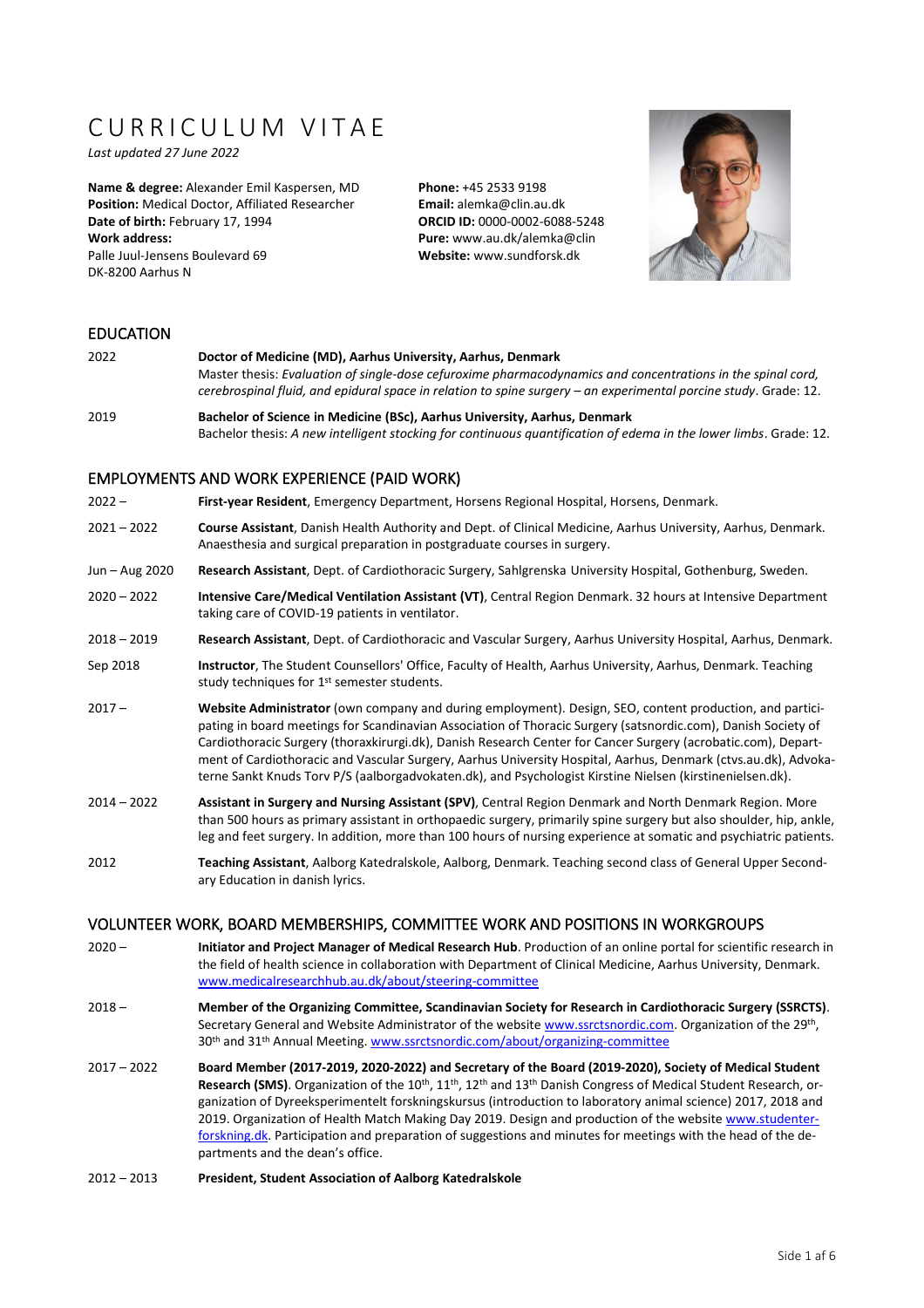#### 2011 – 2013 **Board Member of the Board of Aalborg Katedralskole and Vice President of the Student Association of Aalborg Katedralskole**

# RESEARCH EXPERIENCE

- 2020 2022 **Research collaboration with Dept. of Orthopaedic Surgery, Aarhus University Hospital, Aarhus, Denmark**. Project Manager at experimental project about evaluation of cefuroxime concentrations in the lumbar spine and tissue of the central nervous system in a porcine model with microdialysis. Responsible for practical preparations, incl. study protocol, as well as execution of the research (data collection and statistics). Supervisor: Assoc. Prof. Kristian Høy, MD PhD.
- 2016 **Affiliated Researcher, Dept. of Cardiothoracic and Vascular Surgery, Aarhus University Hospital, Aarhus, Denmark**. Involved in clinical, experimental, and epidemiologic research in the field of cardiac surgery.
	- 2021 2022 Preparations for PhD study on current practices and long-term outcome of myocardial revascularization. Supervisor: Assoc. Prof., Senior Consultant Ivy Susanne Modrau, MD.
	- 2020 Selected to represent Dept. of Cardiothoracic and Vascular Surgery as young researcher during development of the new research strategy at Aarhus University Hospital.
	- 2020 **Research Assistant, Dept. of Cardiothoracic Surgery, Sahlgrenska University Hospital, Gothenburg, Sweden.** Project Manager: Deep Sternal Wound Infection Following Cardiac Surgery. Supervisor: Prof., Senior Consultant Anders Jeppsson, MD PhD.
	- 2019 **Research stay abroad, Dept. of Cardiothoracic Surgery, Landspitali University Hospital, Reykjavik, Iceland**. Project Manager: Deep Sternal Wound Infection Following Cardiac Surgery. Supervisor: Prof., Senior Consultant Tomas Gudbjartsson, MD PhD.
	- 2019 Participated as contributor in PhD project: In vivo evaluation of pulmonary cusp repair in a porcine model. PhD Student: Lisa Carlson Hanse, MD.
	- 2018 2019 **Research Assistant, Dept. of Cardiothoracic and Vascular Surgery, Aarhus University Hospital, Aarhus, Denmark**. Project Manager of Evaluation of a New Intelligent Stocking for Quantification of Edema in the Lower Legs (see below).
	- 2016 2018 Project Manager of Evaluation of a New Intelligent Stocking for Quantification of Edema in the Lower Legs. Responsible for preparations (study protocol, funding, approval form the local Regional Ethical Committee (VEK), Danish Medicines Agency and Danish Data Protection Agency) and execution (data collection and statistics). Supervisor: Prof. J. Michael Hasenkam, MD DMSc.
- 2015 Participated as contributor in PhD project: Evaluation of robot-assisted laparoscopic vs open cystectomy in a porcine model. PhD Student: Pernille Skjold Kingo, MD.

# PUBLICATIONS

Submitted Hvistendahl MA, Hanberg P, Stilling M, **Kaspersen AE**, Høy K, Bue M. Subtherapeutic perioperative levels of cefuroxime inside a cannulated pedicle screw used in spine surgery – results from a porcine microdialysis study. Submitted 20 June, 2022 to *Acta Orthopaedica*. Submitted **Kaspersen AE**, Hanberg P, Hvistendahl MA, Bue M, Schmedes AV, Høy K, Stilling M. Evaluation of single-dose cefuroxime concentrations in the spinal cord, cerebrospinal fluid, and epidural space in relation to lumbar spine surgery – an experimental porcine study. Submitted May 3, 2022 to *British Journal of Pharmacology*. 2022 Hvistendahl MA, Bue M, Hanberg P, **Kaspersen AE**, Schmedes AV, Stilling M, Høy K. Cefuroxime concentrations in the anterior and posterior column of the lumbar spine – an experimental porcine study. *The Spine Journal*. 2022 Jun 4. DOI[: 10.1016/j.spinee.2022.05.010.](https://www.thespinejournalonline.com/article/S1529-9430(22)00233-9/fulltext) 2021 **Kaspersen AE**, Nielsen SJ, Orrason AW, Petursdottir A, Sigurdsson MI, Jeppsson A, Gudbjartsson T. Short- and long-term mortality after deep sternal wound infection following cardiac surgery: experiences from SWEDE-HEART. *European Journal of Cardio-Thoracic Surgery*. 2021 Jul 30;60(2):233-241. DOI[: 10.1093/ejcts/ezab080.](https://doi.org/10.1093/ejcts/ezab080) 2019 **Kaspersen AE**, Hasenkam JM, Leipziger JG, Djurhuus JC. [Introduction on how to write a scientific abstract]. *Ugeskrift for Laeger*. 2019 May 20;181(21):V02190103. [ugeskriftet.dk/videnskab/introduktion-til-skrive-et-videnskabeligt-abstract](https://ugeskriftet.dk/videnskab/introduktion-til-skrive-et-videnskabeligt-abstract)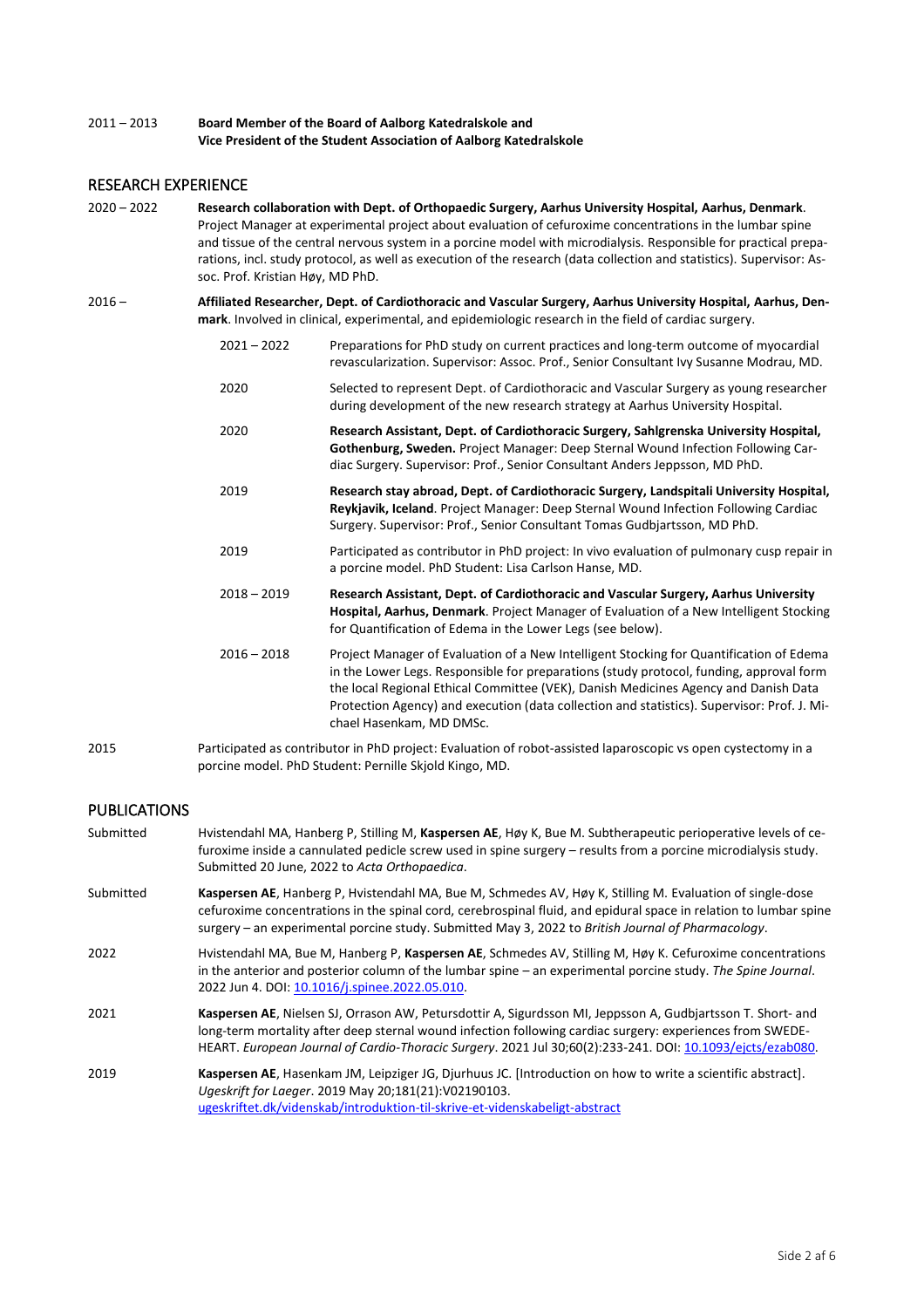#### AWARDS AND PRIZES

| 2021 | Best Paper Award, Annual Meeting in Danish Society of Spinal Surgery 2021. Value: 5,000 DKK.                       |
|------|--------------------------------------------------------------------------------------------------------------------|
|      | Evaluation of single-dose cefuroxime concentrations in the spinal cord, cerebrospinal fluid, and epidural space in |
|      | relation to lumbar spine surgery – an experimental porcine study.                                                  |

2019 **Best Poster Presentation Award, 69th Annual Meeting in Scandinavian Association of Thoracic Surgery / 12th Joint Scandinavian Conference in Cardiothoracic Surgery.** Value: 15,000 SEK. *Long-term outcome of patients with DSWI following cardiac surgery – preliminary results from the SWEDEHEART registry.*

2012 **Humørlegat, Nøglebroder-Ordenen Christian den Fjerdes Laug, Aalborg, Denmark.** Value: 1,000 DKK. *Awarded to a student at Aalborg Cathedral School who exhibits extraordinary engagement in the social life and strives to unite and include.*

#### GRANTS AND FUNDING

| 2022 | 100,000 DKK        | <b>Arvid Nilssons Fond, Denmark</b>                               |
|------|--------------------|-------------------------------------------------------------------|
| 2022 | 11,260 DKK         | <b>Torben og Alice Frimodts Fond, Denmark</b>                     |
| 2022 | <b>10.000 DKK</b>  | Carl og Ellen Hertz's legat, Denmark                              |
| 2022 | 124.415 DKK        | Jens Anker Andersen Fonden, Denmark                               |
| 2022 | <b>10.000 DKK</b>  | <b>Familien Hede Nielsens Fond, Denmark</b>                       |
| 2022 | <b>7.000 DKK</b>   | Helga og Peter Kornings Fond, Denmark                             |
| 2022 | <b>100.000 DKK</b> | A. P. Møller Fonden – Fonden til Lægevidenskabens Fremme, Denmark |
| 2021 | 200,000 DKK        | Inge og Asker Larsens Fond, Denmark                               |
| 2021 | <b>50.000 DKK</b>  | Ketty og Ejvind Lyngsbæks Fond, Denmark                           |
| 2020 | <b>4.000 DKK</b>   | Helga og Peter Kornings Fond, Denmark                             |

# **SUPERVISION**

| 2022 | Co-supervisor, Research Project. Intensive Care Nurse Ditte Marie Willerslev, RN. |
|------|-----------------------------------------------------------------------------------|
| 2022 | Co-supervisor, Master Thesis. Medical Student Sine Skov, BSc.                     |

#### INVITED TALKS

2021 **The Scandinavian Society for Research in Cardiothoracic Surgery (SSRCTS) and international research collaboration as an aspiring scientist.** Annual Scientific Meeting in the Swedish Association for Cardiothoracic Surgery (Steningevikmötet) 2021, Stockholm, Sweden. *9 December 2021*

#### ORAL AND POSTER PRESENTATIONS AT NATIONAL AND INTERNATIONAL CONFERENCES

| 2021 | Oral presentation: Annual Meeting in Danish Society of Orthopeadic Surgery/Dansk Ortopædisk Selskab<br>(DOS) 2021, Frederiksbjerg, Denmark.                                      |
|------|----------------------------------------------------------------------------------------------------------------------------------------------------------------------------------|
|      | Evaluation of single-dose cefuroxime concentrations in the spinal cord, cerebrospinal fluid, and epidural space in<br>relation to spine surgery - an experimental porcine study. |
|      | Kaspersen AE, Hanberg PE, Hvistendahl MA, Bue M, Høy K, Stilling M.                                                                                                              |
| 2021 | Oral presentation: Annual Meeting in Danish Society of Spinal Surgery (DRKS) 2021, Kolding, Denmark.<br>Selected as the best paper.                                              |
|      | Evaluation of single-dose cefuroxime concentrations in the spinal cord, cerebrospinal fluid, and epidural space in<br>relation to spine surgery – an experimental porcine study. |
|      | Kaspersen AE, Hanberg PE, Hvistendahl MA, Bue M, Høy K, Stilling M.                                                                                                              |
| 2021 | Poster presentation: Neuroscience Day 2021, online.                                                                                                                              |
|      | Evaluation of single-dose cefuroxime concentrations in the spinal cord, cerebrospinal fluid, and epidural space in                                                               |
|      | relation to spine surgery $-$ an experimental porcine study.                                                                                                                     |
|      | Kaspersen AE, Hanberg PE, Hvistendahl MA, Bue M, Høy K, Stilling M.                                                                                                              |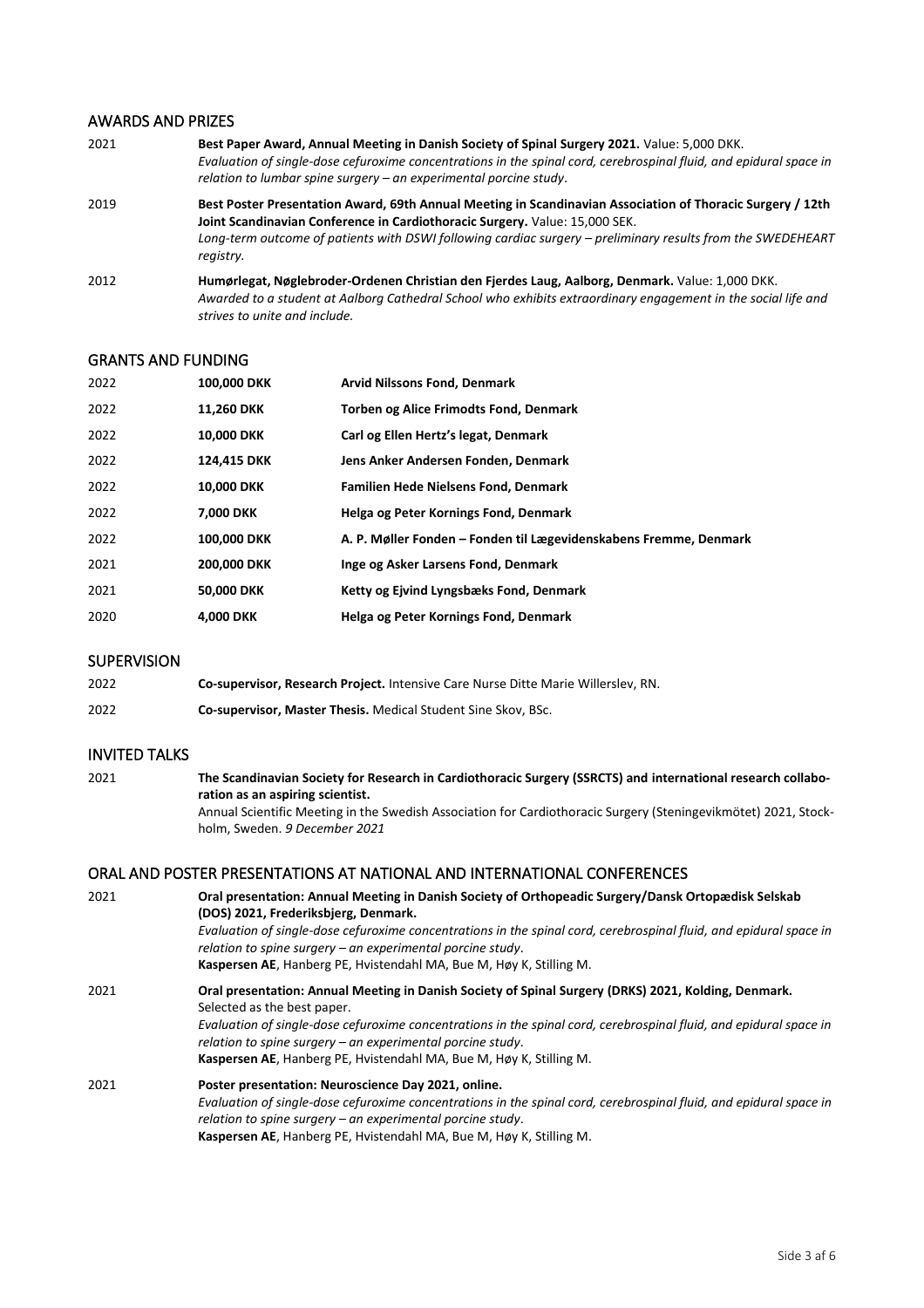| 2020 | Oral presentation: 34th Annual Meeting in European Association for Cardio-Thoracic Surgery (EACTS), online.<br>Long-term outcome of patients with deep sternal wound infection following cardiac surgery - experiences of<br>114,869 patients in the SWEDEHEART registry.<br>Kaspersen AE, Nielsen SJ, Pétursdóttir Á, Sigurðsson MI, Jeppsson A, Guðbjartsson T.                                                                                                                                                                                                                     |
|------|---------------------------------------------------------------------------------------------------------------------------------------------------------------------------------------------------------------------------------------------------------------------------------------------------------------------------------------------------------------------------------------------------------------------------------------------------------------------------------------------------------------------------------------------------------------------------------------|
| 2020 | Oral presentation: 30th Annual Meeting in Scandinavian Society for Research in Cardiothoracic Surgery<br>(SSRCTS), Geilo, Norway.<br>Selected for the Gudbjartsson Award Session.<br>Long-term outcome of patients with DSWI following cardiac surgery - results from the SWEDEHEART registry.<br>Kaspersen AE, Nielsen SJ, Pétursdóttir Á, Sigurðsson MI, Jeppsson A, Guðbjartsson T.<br>www.ssrctsnordic.com/wp-content/uploads/2020/02/Abstractbog SSRCTS 2020.pdf (page 28, G session 4)                                                                                          |
| 2019 | Oral presentation: 3rd Annual Meeting, Institut for Klinisk Medicin, Aarhus Universitet, Aarhus, Denmark.<br>Selected to present a flash talk. Abstract considered as one of the 20 best out of more than 130 submitted.<br>Long-term outcome of patients with DSWI following cardiac surgery - preliminary results from the SWEDEHEART<br>registry<br>Kaspersen AE, Nielsen SJ, Pétursdóttir Á, Sigurðsson MI, Jeppsson A, Guðbjartsson T.<br>www.medialib.cmcdn.dk/medialibrary/94000E12-7EC6-4C20-82BC-592D64344653/85CC5A3D-B207-EA11-<br>8436-00155D0B0940.pdf (page 10)         |
| 2019 | Poster presentation: 69th Annual Meeting in Scandinavian Association of Thoracic Surgery (SATS) /<br>12th Joint Scandinavian Conference in Cardiothoracic Surgery, Stockholm, Sweden.<br>Selected as the best poster presentation.<br>Long-term outcome of patients with DSWI following cardiac surgery - preliminary results from the SWEDEHEART<br>registry<br>Kaspersen AE, Nielsen SJ, Pétursdóttir Á, Sigurðsson MI, Jeppsson A, Guðbjartsson T.<br>www.mkon.nu/RC Data FMS/Empire data/files/file/SATS.SACTS-Scientific-Session-4-Poster 1.pdf (last page,<br>no. 3064-A-1923). |
| 2019 | Oral presentation: Surgical Scientific Congress, Reykjavik, Iceland.<br>A new intelligent stocking for quantification of edema in the lower limbs<br>Kaspersen AE, Petersen OB, Hasenkam MJ.                                                                                                                                                                                                                                                                                                                                                                                          |
| 2019 | Oral presentation: 29th Annual Meeting in Scandinavian Society for Research in Cardiothoracic Surgery<br>(SSRCTS), Geilo, Norway.<br>A new intelligent stocking for quantification of edema in the lower limbs<br>Kaspersen AE, Petersen OB, Hasenkam MJ.<br>www.ssrctsnordic.com/wp-content/uploads/2019/02/SSRCTS 2019 abstract book.pdf (p. 13, oral session 4)                                                                                                                                                                                                                    |
| 2018 | Poster presentation: 28th Annual Meeting in Scandinavian Society for Research in Cardiothoracic Surgery<br>(SSRCTS), Geilo, Norway.<br>A new intelligent stocking for quantification of edema in the lower limbs<br>Kaspersen AE, Petersen OB, Hasenkam MJ.<br>www.ssrctsnordic.com/wp-content/uploads/2018/11/28th-Annual-Meeting-Programme.pdf (page 8, poster<br>session 1).                                                                                                                                                                                                       |
| 2017 | Poster presentation: 9th Danish Congress of Medical Student Research, Nyborg, Denmark.<br>A new intelligent stocking for quantification of edema in the lower limbs<br>Kaspersen AE, Petersen OB, Hasenkam MJ.<br>www.studenterforskning.dk/wp-content/uploads/2017/03/abstractbog_2017.pdf (page 45, poster session 3)                                                                                                                                                                                                                                                               |
|      | PARTICIPATION IN CONFERENCES WITHOUT PRESENTATION                                                                                                                                                                                                                                                                                                                                                                                                                                                                                                                                     |
| 2020 | 12th Danish Congress of Medical Student Research, Denmark.<br>www.studenterforskning.dk/wp-content/uploads/2020/02/AbstractbogKMS2020.pdf (as organizer)                                                                                                                                                                                                                                                                                                                                                                                                                              |
| 2019 | 11th Danish Congress of Medical Student Research, Sandbjerg, Sønderborg, Denmark.<br>www.studenterforskning.dk/wp-content/uploads/2019/03/abstractbog KMS19.pdf (as organizer)                                                                                                                                                                                                                                                                                                                                                                                                        |
| 2018 | 10th Danish Congress of Medical Student Research, Sandbjerg, Sønderborg, Denmark.                                                                                                                                                                                                                                                                                                                                                                                                                                                                                                     |

# **COURSES**

| 2021 | Course in enhancing practical skills in handling COVID-19 patients in the Intensive Care Unit, Central Region |
|------|---------------------------------------------------------------------------------------------------------------|
|      | Denmark. 4 hours.                                                                                             |

[www.studenterforskning.dk/wp-content/uploads/2018/03/abstractbog\\_KMS18\\_hp.pdf](http://www.studenterforskning.dk/wp-content/uploads/2018/03/abstractbog_KMS18_hp.pdf) (as organizer)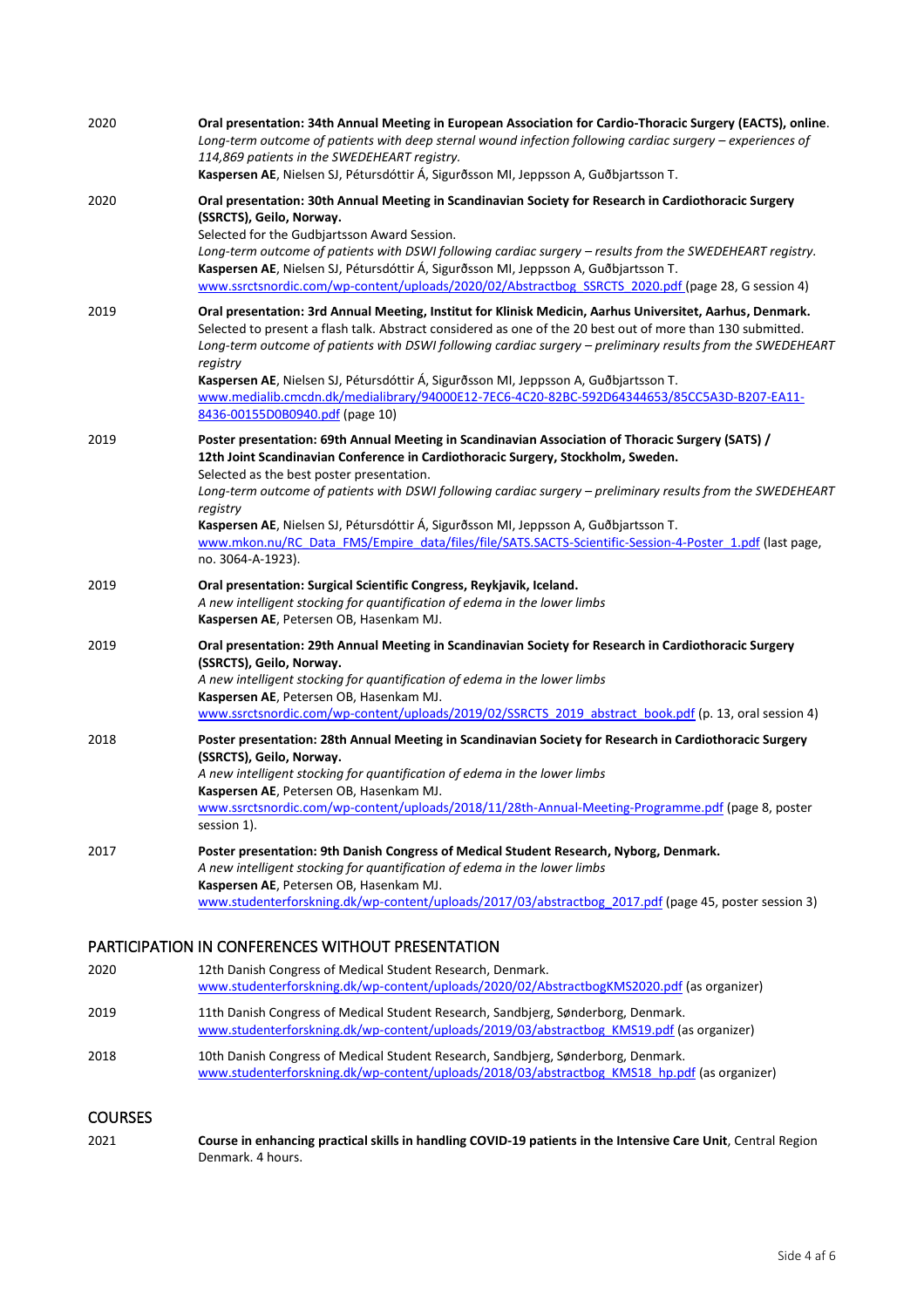| 2020 | Undergraduate education as Intensive Care/Medical Ventilation Assistant (VT), Central Region Denmark.<br>28 hours, incl. 8 hours of clinical introduction at Intensive Department at Regional Hospital West Jutland, Hern-<br>ing, Denmark. |
|------|---------------------------------------------------------------------------------------------------------------------------------------------------------------------------------------------------------------------------------------------|
| 2020 | Undergraduate surgical training/DreamTeam - Part 2. Assisted in more than 50 abdominal surgical procedures<br>at Randers Regional Hospital, Denmark.                                                                                        |
| 2020 | Undergraduate surgical training/DreamTeam – Part 1. Selected as one of the seven best students to participate<br>in undergraduate surgical training part 2.                                                                                 |
| 2019 | Magnetic Resonance Imaging (MRI) safety course, Department of Radiology, Aarhus University Hospital, Den-<br>mark. 2 hours.                                                                                                                 |
| 2016 | Vascular surgery anastomosis course, Surgical Association of Danish Medical Students (SAKS), Aarhus, Den-<br>mark.                                                                                                                          |
| 2015 | Laboratory Animal Science - FELASA category A course, Aarhus University, Denmark.                                                                                                                                                           |
| 2014 | Surgical and Procedural Skills Training Course – an introduction to the role as primary assistant in surgery,<br>Danish Association of Medical Students and Department of Clinical Medicine, Aarhus University, Denmark.                    |
| 2014 | Course in basic suturing techniques, Surgical Association of Danish Medical Students (SAKS), Aarhus, Denmark.                                                                                                                               |
| 2014 | Undergraduate education as Nursing Assistant (SPV), Central Region Denmark and Danish Association of Medi-                                                                                                                                  |

cal Students. 74 hours, incl. 16 hours of clinical introduction at Aalborg University Hospital, Denmark.

#### CLINICAL EXPERIENCE

- 2020 **Assistant in surgery, Department of Urology, Aarhus University Hospital, Denmark**. Participation in more than 35 surgical procedures as primary assistant. 2020 **Assistant in surgery, Department of Cardiothoracic Surgery, Sahlgrenska University Hospital, Gothenburg, Sweden**. Participation in bypass (CABG) procedures as a part of my employment as Research Assistant. 2020 **Intensive Care/Medical Ventilation Assistant (VT), Intensive Department at Regional Hospital West Jutland, Herning, Denmark**. 32 hours of work experience (employments). 2020 **Assistant in surgery, Department of Abdominal Surgery, Randers Regional Hospital, Denmark**. Primary assistant in more than 40 abdominal surgical procedures as part of the undergraduate surgical training course (DreamTeam) part 2. 2019 **Assistant in surgery, Department of Cardiothoracic Surgery, Landspitali University Hospital, Reykjavik, Iceland**. Participation in bypass (CABG) procedures as a part of my research stay at Landspitali. 2015 **Assistant in surgery, Department of Cardiothoracic Surgery, Aalborg University Hospital, Denmark**. Participation in bypass (CABG) procedures and removal of lung tumours. 2014 – 2022 **Nursing assistant, different departments in different hospitals**. More than 100 hours of work experience (employments).
- 2014 2022 **Assistant in surgery, Department of Orthopaedic Surgery, Aarhus University Hospital, Denmark**. More than 500 hours as primary assistant in orthopaedic surgery (employments).
- 2010 2013 **Assistant in surgery, Department of Orthopaedic Surgery, Aalborg University Hospital, Denmark**. Assistant/observant in 15 surgical procedures on the spine, shoulders, hips and knees.

#### IT COMPETENCES

- Advanced level **SAS statistical analysis software**. Programming of complex procedures such as mixed models, cox regression and hazard analyses.
- Advanced level **Microsoft Office (Word, Excel, PowerPoint)**. Production of papers, reports, presentations, etc.
- Advanced level **CSS, HTML, PHP programming.** Experience in CMS systems like WordPress and TYPO3. Programming of websites including backend management systems for multiple users.
- Experienced level **Stata statistical analysis software**. Programming simple procedures and more complex procedures such as complex models.
- Experienced level **R statistical analysis software.** Programming of simple procedures.
- Experienced level **LaTeX.** Programming of dissertations and theses.